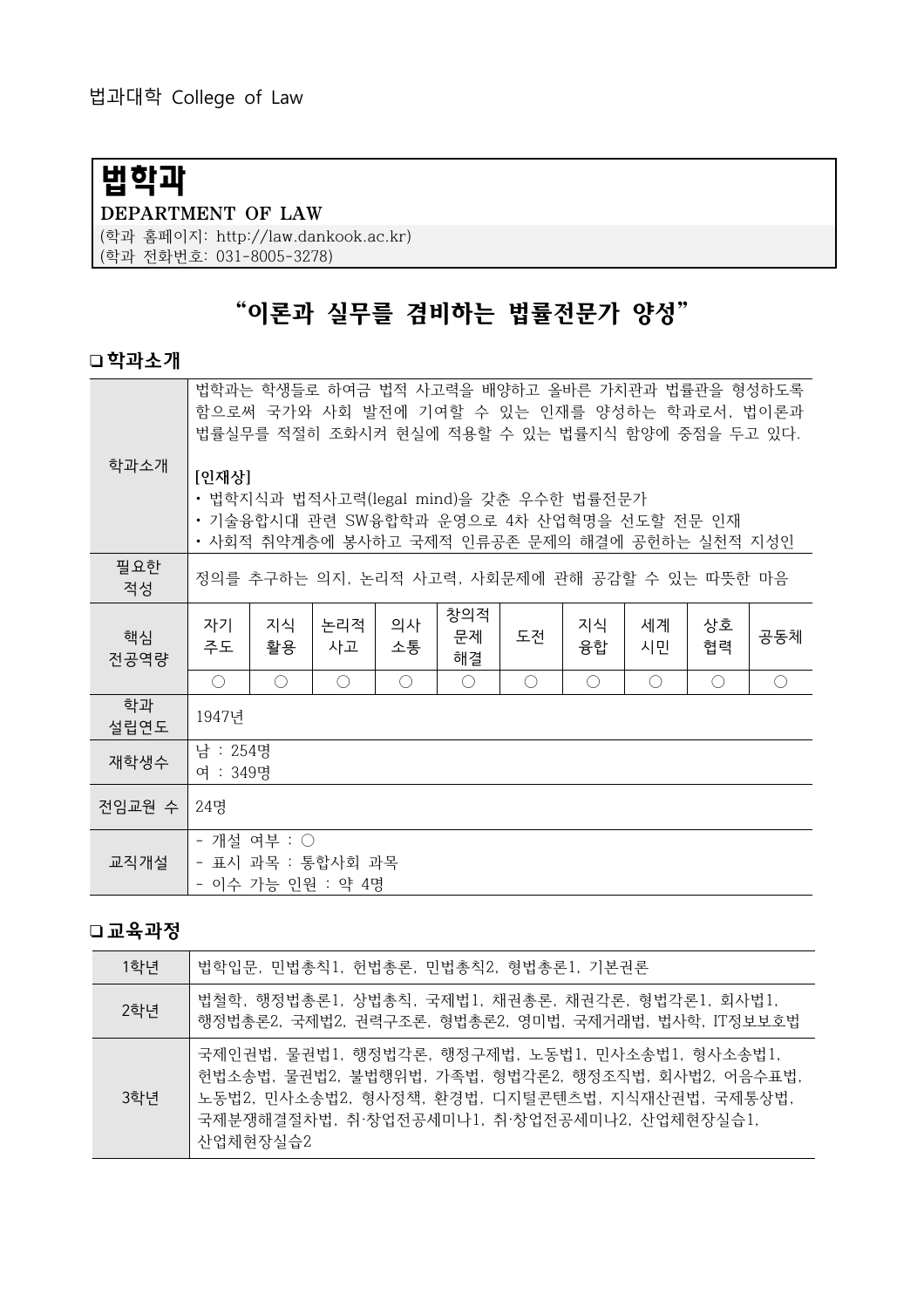| 4학년 | <sup> </sup> 법사회학, 부동산공법, 보험·해상법, 경제법, 국제사법, 형사소송법2, 민사집행법, 민법 |
|-----|----------------------------------------------------------------|
|     | 세미나, 형사법세미나, 상법세미나, 노동법세미나, 국제법세미나, 민사분쟁사례연습, 행                |
|     | │ 정법특강, 경찰법, 과학기술과형법, 전자상거래법, 의료법, 모의재판, 국내인턴십1, 국             |
|     | │내인턴십2, 국외인턴십1, 국외인턴십2                                         |

#### □학과 내 학생활동(특별프로그램, 동아리, 스터디모임, 자치활동, 캠프, 학술발표회 등)

| 고시지원반 | • 로스쿨준비반 : 법학전문대학원 입학 준비반으로 성적과 면접을 통하여 선발하고 있으며,<br>로스쿨 입학 전형에 필요한 강의 및 전용 스터디룸을 지원하고 있음.<br>• 법선재 : 과거 사법시험준비반으로 시작하였으며 사법시험폐지 후 법원행정고등고시·<br>5급·7급 공무원 시험, 공인노무사 등의 국가고시 준비반으로 운영중임. 성적과 면접을<br>통하여 선발하고 실원에게 장학금과 기숙사를 제공하고, 외부 학원과 연계하여 법원직·<br>검찰직 공무원 시험을 준비하는 학생들을 지원하고 있음.                                                                                                                |
|-------|----------------------------------------------------------------------------------------------------------------------------------------------------------------------------------------------------------------------------------------------------------------------------------------------------------------------------------------------------------------------------------------------------|
| 학회    | • 민사법학회 : 1992년 창립한 법과대학 내 학회로 그룹과외식 스터디를 통해 선배들이<br>법학 공부의 올바른 방법을 제시하여 주며, 매년 학술 세미나를 개최하고 있음.<br>• 형사법학회 : 1990년 창립한 법과대학 내 학회로 형사 사건을 법률적인 시각으로<br>해결하는 능력을 기르기 위한 모임. 형사모의재판을 매년 개최하고 있음.<br>• 법사회학회 : 1989년 창립한 법과대학 내 학회로 사회구조적 모순에 대하여 단순한<br>비판만이 아닌 보다 나은 대안을 제시함을 목표로 함. 매년 공개 댓거리를 개최하고 있음.<br>ㆍ 통일의 함성 : 국제법 스터디를 통해 국제법에 관한 공부와 국제법과 관련된 대회에<br>참가하는 것을 목적으로 하며, 매년 학술 세미나를 개최하고 있음. |
| 동아리   | • 법울림기자단 : 법학과 소속 학생들로 구성된 법과대학 자체 언론기구. 매 분기마다<br>학보를 발간하고 있음.<br>• 헌법연구회 : 헌법연구회는 헌법 공동 스터디를 통하여 법학 전반에 관한 체계적 지식<br>습득 및 회원들의 학습능력 제고를 목표로 하며 헌법 공동 세미나, 학술대회,법학<br>경연대회에 참가하고 있음.<br>• 안양지역범죄피해자지원센터 대학생봉사단 : 법학과 소속 2학년 이상 재학생 및<br>휴학생만으로 구성되며 범죄피해자들을 법률적 지식을 통해 지원하는 봉사단체.                                                                                                                 |

### 졸업 후 진로

| 사회진출 분야 | 로스쿨 진학(판사, 검사, 변호사) / 미국 로스쿨 유학(미국변호사) / 법무사,<br>변리사, 공인노무사, 감정평가사, 세무사, 관세사, 손해사정인, 공인중개사 등<br>전문자격/행시(5급 공무원), 법원행시, 입법고시, 외교관후보자시험, 국가직·<br>지방직 공무원시험을 통한 공무원 / 경찰, 군장교 / 대학원 진학 후 교수,<br>연구원 / 기업체의 법률팀 취업 / 창업                                                                   |
|---------|---------------------------------------------------------------------------------------------------------------------------------------------------------------------------------------------------------------------------------------------------------------------------------------|
| 자랑스런 동문 | • 안응모 (1958년 졸업) 제53대 내무부장관, 제11대 조달청장, 제22대 충청남도지사,<br>단국대학교 총동창회 제 32~42대 회장 역임<br>• 신태영 (1977년 졸업) 법무부 법무과장, 서울지방검찰청 제1차장 검사,<br>現 법무법인 강남 대표변호사<br>• 원성준 (1977년 졸업) 서울고등검찰청 부장검사, 現 법무법인 강남 대표변호사<br>• 조병훈 (1977년 졸업) 서울중앙지방법원 부장판사, 現 상임조정위원<br>• 김진섭 (1978년 졸업) 법무법인 서울제일 대표변호사 |